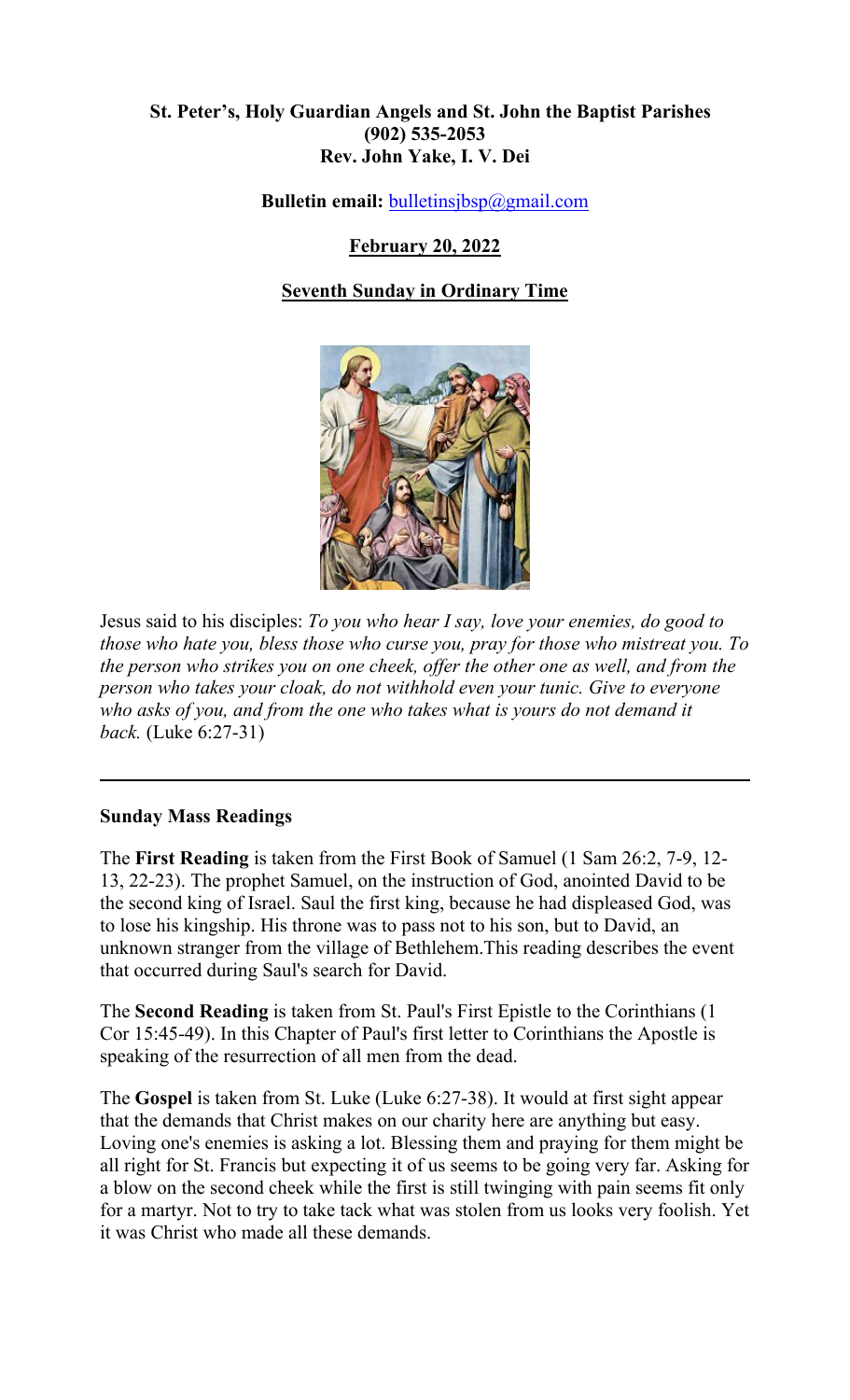However, before we give up in despair, and decide that this type of Christianity is not for us, let us look a little more closely at the demands that are made. To love our enemy does not mean we must throw our arms about him every time we meet him (he would not let us anyway !). It means we must do all in our power to rid our minds of any hatred of him, and try to see the good that is in him. Not judging and condemning comes under this heading. Human sinful beings that we are, our faculty for seeing in our neighbor the real man as he is before God, is very limited and very prone to error. There are justly convicted robbers and murderers in our jails, in whom God can see a lot of goodness even now, and perhaps future citizens of heaven later on.

Not demanding back what was unjustly taken from us does not mean that we may not have recourse to the legal or other means available to us for obtaining compensation in such cases. What it does forbid is personal (generally forceful) restoration of our rights and property.

Another consoling point to bear in mind is that the vast majority of our fellowmen have no inclination to injure us in our person or our property and will never do so. If we feel we have a lot of enemies only waiting for the chance to pounce on us, we would do well to examine our own consciences very carefully and then look for the many good points there are in our neighbour's character.

"An eye for an eye, a tooth for a tooth, life for life" was the practice amongst the Jews at the time of Christ and for centuries before (Ex. 21 :23-25). Christ sets up the "golden rule" of fraternal charity in place of this Law of Talon. Every man should truly love his neighbor for he is his brother. What is more, Christ's mission on earth has made him a son of God and an heir to heaven. Our chief interest in our neighbor must therefore be a spiritual interest. If he offends us, he offends God which is much more serious. Our charity should help him to seek God's forgiveness. That he should seek ours is of very minor importance in comparison with that.

You would like your neighbour to help you to reach heaven. "You go and do likewise" to your neighbor, and you will both get there.

—Excerpted from *The Sunday Readings* by Fr. Kevin O'Sullivan, O.F.M.

#### **Sacrament of Baptism**

**please call the office: Rev. John Yake, I.V. Dei** 

### **Instructors for baptism:**

Mary Fougere, SJB 902) 535-2699 Rose Pâté, SP (902) 302-7011 Vera Doucette, HGA (902) 785-4018

#### **Sacrament of Matrimony**

Please call Fr. Yake six months prior to the wedding date. Call Family Service of Eastern Nova Scotia to register for upcoming courses 902- 849-4772. Ask for Tasia Boucher, thoucher@fsens.ns.ca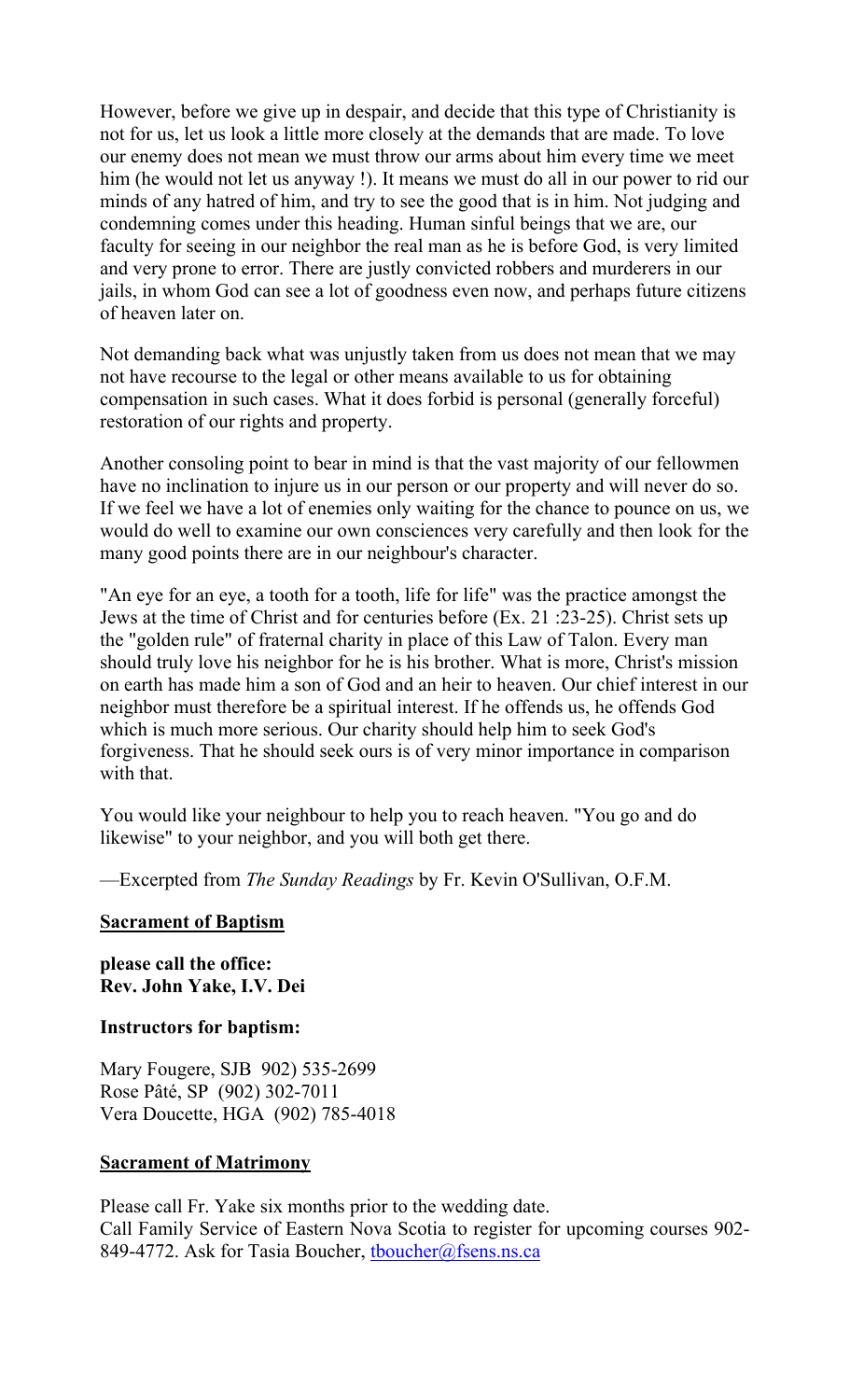## **Weekday Liturgy**

**Tuesday, February 22, 2022 SJB 4:00 PM + Scott Fougere Wednesday, February 23, 2022 SP 9:00 AM Friday, February 25, 2022 HGA 11:00 AM Weekend Liturgy Saturday, February 26, 2022 SH 4:00 PM HGA 5:30 PM +Beattie Martell**

**Sunday, February 27, 2022 SJB 9:00 AM +Mary Bernice (Paté) Richards SP 10:30 AM +Walter Martell**

**Please note: Mass intentions should be arranged with Mary at the office, not with Fr. Yake.** 

### **Receipts**

## **Holy Guardian Angels Saturday, February 13, 2022**

| Envelopes & Loose<br>Candles                                 | \$700.00<br>26.75 |                             |
|--------------------------------------------------------------|-------------------|-----------------------------|
| <b>Total</b>                                                 | \$726.75          |                             |
| <b>St. John the Baptist</b><br>Sunday, February 13, 2022     |                   |                             |
| Envelopes & Loose<br><b>Property Maintenance</b><br>Cemetery | \$                | 1,226.00<br>150.00<br>20.00 |
| Total                                                        |                   | \$1,396.00                  |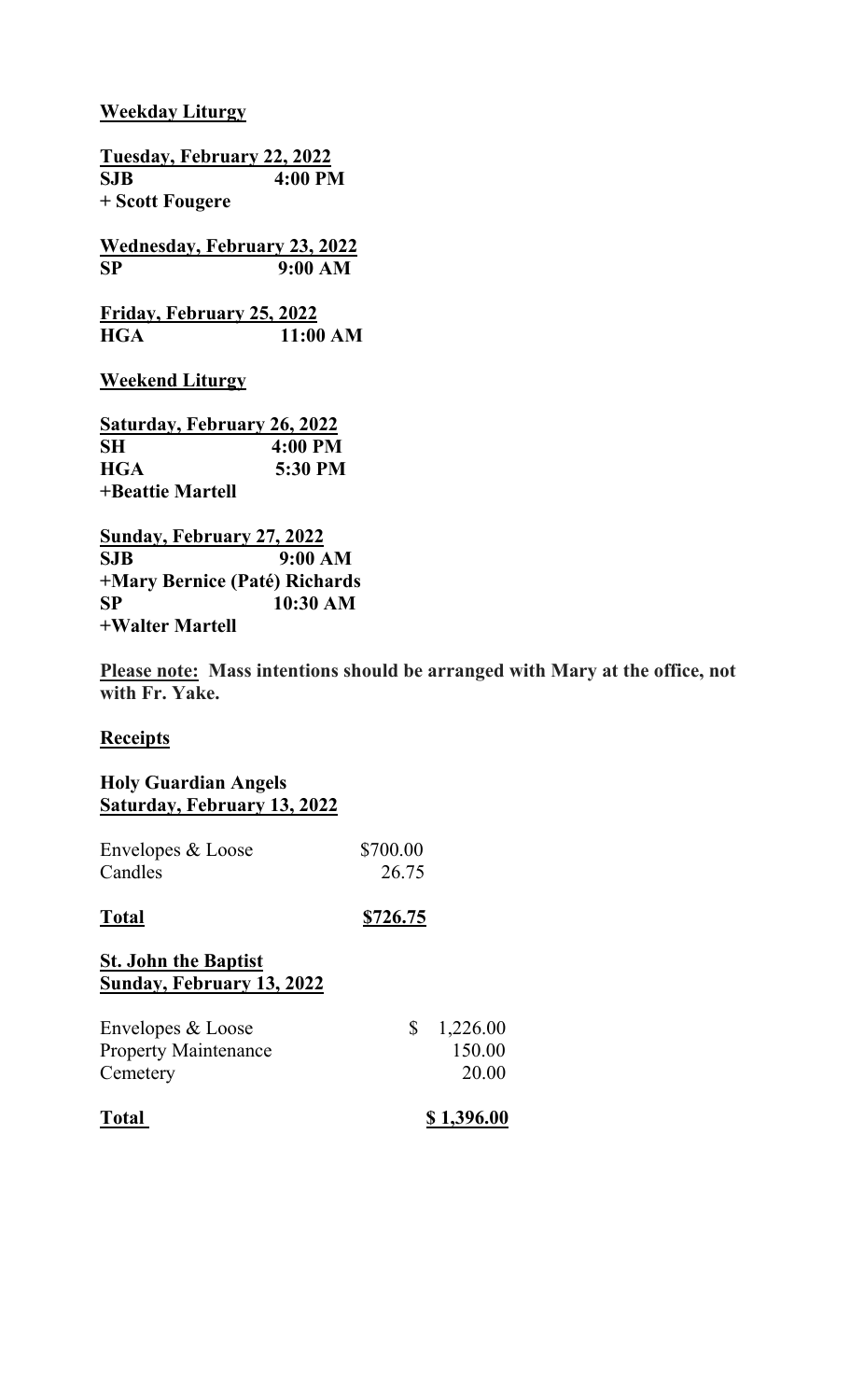# **St. Peter's**

## **Sunday, February 13, 2022**

| Envelopes & Loose         | \$1,185.00 |
|---------------------------|------------|
| Initial Offering          | 10.00      |
| Candles                   | 3.00       |
| <b>Altar Society Dues</b> | 104.00     |
| Donation                  | 30.00      |
| New Year's Day            | 55.00      |
| Cemetery                  | 400.00     |
| <b>Memory Tree</b>        | 100.00     |
| <b>Total</b>              | \$1,887.00 |

# **COMMUNITY EVENTS**

**St. Peter's Parish Council meeting** will be held on **Monday, February 21, 2022** at 6:00 PM at **glebe house meeting room.**

**KNITS FOR THE NORTH** is our Lenten project. Parishioners are asked to donate mitts, hats, caps, socks, gloves, scarves, etc. Items will be sent to our Canadian Missions in the north for indigenous communities. Help from other parishes would be greatly appreciated. There is a box at church entrance or call (902) 535-2827 or (902) 535-2785. Ours thanks and God bless. **SJB Liturgy Committee.**

**L'Ardoise Acadian Festival meeting** will be held on Sunday February 27 @ 1 pm. Please come and join us as we are in the early stages of planning.

### **From the Office of the Bishop**

February 11, 2022 (Our Lady of Lourdes - World Day of the Sick)

My Dear Clergy and My Dear People,

In providing a COVID-19 update on Wednesday, Premier Tim Houston and Dr. Robert Strang, Chief Medical Officer of Health announced that the province will enter Phase One of a three phase re-opening plan with less restrictive measures effective Monday, February 14, 2022.

We will need to continue wearing masks and maintain physical distancing but now faith gatherings indoor and outdoors may have up to 50 % capacity. Congregational singing is permitted with masks. Wearing a mask is required when performing except when musicians are singing or playing a wind instrument. Masks are recommended for choirs.

Weddings and funerals may be celebrated following the same protocols of 50% capacity including visitation and receptions with social distancing and masks. Congregational singing is permitted with masks. Masks are recommended for choirs.

Our regular faith services do not require proof of vaccination but weddings and funerals still

do, unless there are only 25 people or less in attendance. Proof of vaccination is not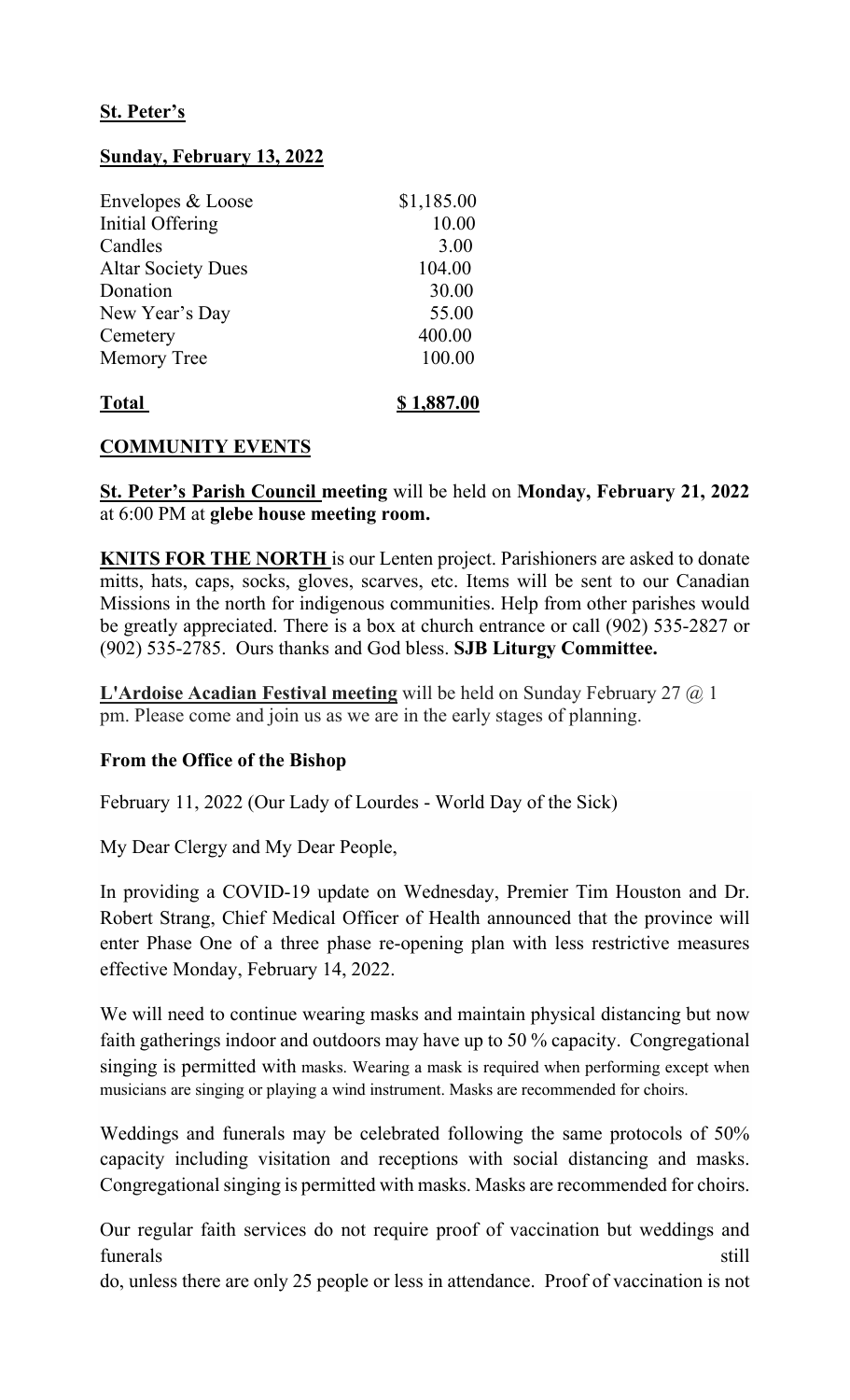required for officiants. Receptions and visitation are only permitted with proof of vaccination.

I support these directives and I instruct that our churches follow these provincial protocols. Please find details of this re-opening plan with the following link at <https://novascotia.ca/reopening-plan/>

Let us entrust the sick, healthcare workers and all those who assist the suffering to Mary, Mother of Mercy and Health of the Infirm.

Fraternally in Christ, + Wayne Kirkpatrick Bishop Wayne Kirkpatrick

**The Holy Season of Lent** begins on Wednesday, March 2. It is a time of spiritual renewal and preparation for our encounter with the Risen Lord; a time of repentance, change of heart, and prayer.

# **A reflection from Fr. Joseph at EWTN on Lent:**

The Church gives us the liturgical year — complete with memorials, feasts, solemnities, and special seasons — to help us to grow spiritually and to live our Christian lives more fully.

This is especially true during Lent.

In this season, we willingly join Jesus in His sacrifice. He has given us the dignity to be able to share in His work of redemption, a redemption accomplished through sacrifice and love. That's what gives meaning to our Lenten observances, penances, and sacrifices.

Our Christian life is not just following the Bridegroom and enjoying the Wedding celebration. It's also joining Him in the Cross with the sacrifices that we make during the season of Lent. When we make this journey — a journey of love — we can grow in a life of union with the Beloved of our souls, Jesus.

### **Join me this season of Lent, as we journey together with Christ on His way to the Cross. You can sign up to receive weekly Lenten meditations and this year's Lenten eBook here: [ewtn.com/lent.](https://emails.ewtn.com/e3t/Btc/GC+113/cwXhk04/VVSNVF55H58mW3lLtLB8b01YYW1TDTHt4FCpy_N1vWRsS3q3phV1-WJV7CgLxTW8dlqX21t0cD6W8gy2yN97_qr4W3LBBH_6hzf3ZW2LKY_s1-l4v5W969KS76LWCWxN8dVXntjP4lSW2_R0ls5dqbq_W3V5yFN55ps0bW39V8LS3jhCcYW4yWnKY3pWRWTW5s6H7n6XqVjjW7Kb26p5JTjkxW3T3Pwg4T3VQXN3Jc7P2xrkvdW6q3bf-5-ZkLCW596_lv105k1BW9jw5xY8WpBgTW3BQKsg7B066QN1Y8QBRbDt78W2bvw4m6Y_TXZW76Zwmb8DQWpzN7mFN5qfSbp8W2-XLqj2jX5FrW47WrHc8ftlsfW8vvLVd4kvcv7W4j0LfD84Nj3tW2WbYRZ8_q894W763zVS6j0rKz3js91)**

I pray that these Lenten reflections will help us all to grow in love and understanding of the Suffering Servant, Jesus Christ.

In Christ, Father Joseph,

# **ASH WEDNESDAY LITURGIES**

# **(Ash) Wednesday, March 2, 2022**

As with last year the three parishes will celebrate Holy Mass on Ash Wednesday at the time of their usual weekday Mass as follows: